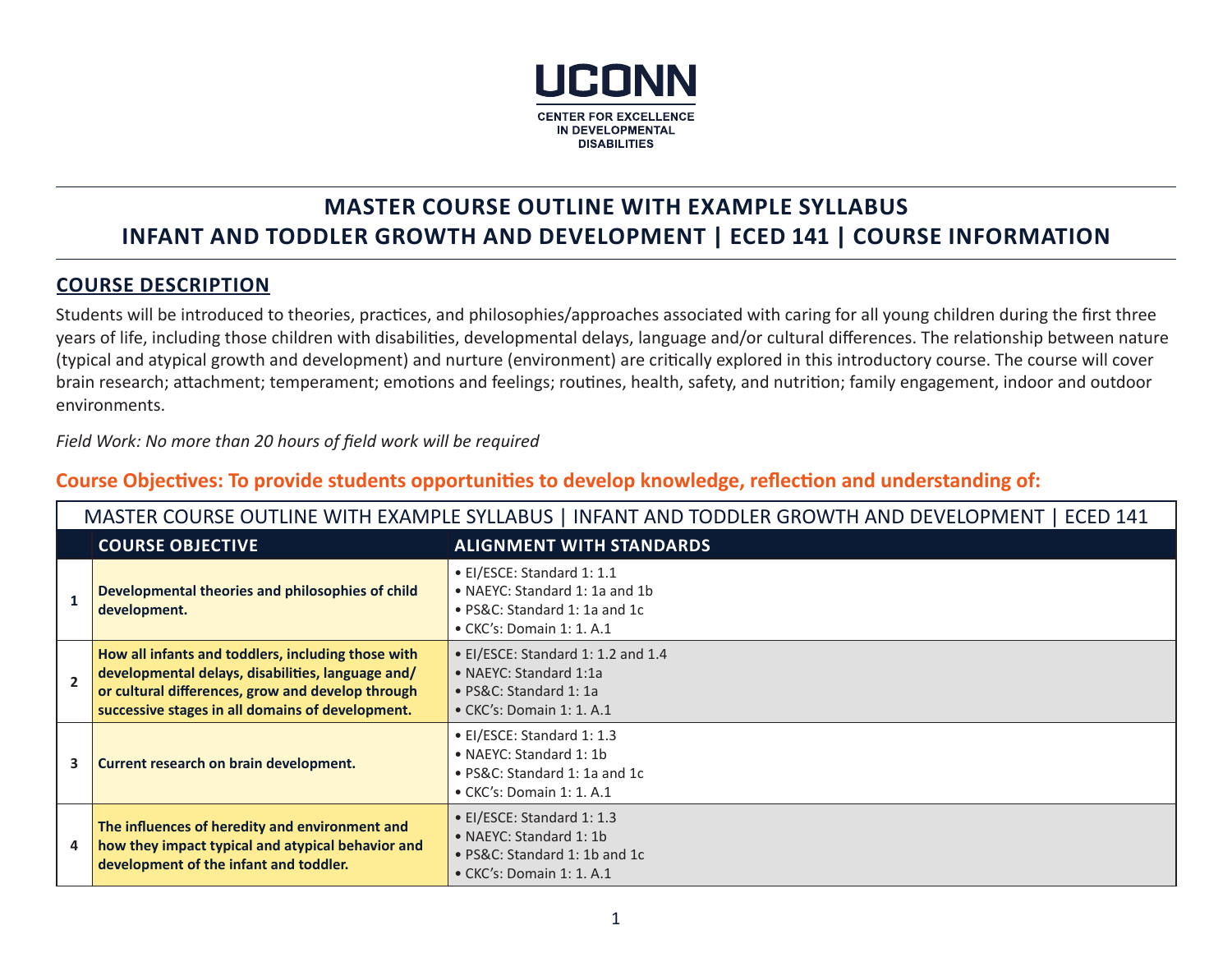|   | MASTER COURSE OUTLINE WITH EXAMPLE SYLLABUS   INFANT AND TODDLER GROWTH AND DEVELOPMENT   ECED 141                                                                                                                                                                                                                         |                                                                                                                                                                                                                                                                                                                                                                                           |  |  |  |
|---|----------------------------------------------------------------------------------------------------------------------------------------------------------------------------------------------------------------------------------------------------------------------------------------------------------------------------|-------------------------------------------------------------------------------------------------------------------------------------------------------------------------------------------------------------------------------------------------------------------------------------------------------------------------------------------------------------------------------------------|--|--|--|
|   | <b>COURSE OBJECTIVE</b>                                                                                                                                                                                                                                                                                                    | <b>ALIGNMENT WITH STANDARDS</b>                                                                                                                                                                                                                                                                                                                                                           |  |  |  |
| 5 | The CT. ELDS, developmental domains (Physical<br>Development and Health, Early Language, Creative<br>Arts, Early Mathematics, Early Science, Cognition<br>and Social and Emotional) and its connection to a<br>developmentally appropriate, infant toddler inclusive<br>curriculum.                                        | • OSEP: Intervention and Instruction<br>• El/ESCE: Standard 1: 1.3 and 1.4, Standard 5: 5.2, Standard 6: 6.3, 6.4, 6.5, 6.7 and 6.7<br>• NAEYC: Standard 1: 1b, Standard 4: 4b and 4c, Standard 5: 5c<br>. PS&C: Standard 1:1d, Standard 4:4b and 4c, Standard 5:5a, 5b, and 5c<br>• CKC's: Domain 1: 1.B.3, Domain 2: 2.A.1, 2.A.2, 2.B.1, 2.B.2. and 2.B.3., Domain 3: 3.A.1 and 3.A.3, |  |  |  |
| 6 | Objective observation and assessment tools such as<br>Ages and Stages to gather information about a child's<br>growth and development                                                                                                                                                                                      | • OSEP: Observing and Collecting Data for Progress Monitoring<br>• EI/ESCE: Standard 4: 4.1<br>• NAEYC: Standard 3: 3a, 3b, and 3c<br>• PS&C: Standard 3: 3a and 3b<br>• CKC's: Domain 4: 4.A.1, 4.A.2 and 4. A.3                                                                                                                                                                         |  |  |  |
| 7 | Healthy and safe physical and nurturing birth-three<br>learning environments that promote development of<br>the whole child including children with disabilities,<br>developmental delays, language and or cultural<br>differences.                                                                                        | • OSEP: Intervention and Instruction and Supporting Social and Emotional Development<br>• EI/ESCE: Standard 1: 1.3, Standard 6: 6.3, 6.5, 6.6 and 6.7<br>• NAEYC: Standard 1: 1b and 1c; Standard 4: 4a<br>• PS&C: Standard 1: and Standard 4: 4a<br>• CKC's: Domain 1: 1.A.2 and 1.B.1, Domain 2: 2.A.2                                                                                  |  |  |  |
| 8 | Respectful, supportive, inclusive, and challenging<br>birth-three learning environments including<br>responsive, nurturing caregiving, feeding and<br>other routines that promote development of the<br>whole child including children with disabilities,<br>developmental delays, language and or cultural<br>differences | • OSEP: Intervention and Instruction and Supporting Social and Emotional Development<br>• EI/ESCE: Standard 1: 1.3, Standard 6: 6.3, 6.5, 6.6 and 6.7<br>• NAEYC: Standard 1: 1b and 1c; Standard 4: 4a<br>• PS&C: Standard 1: 1b and Standard 4: 4a<br>• CKC's: Domain 1: 1.A.2 and 1.B.1, Domain 2: 2.A.2                                                                               |  |  |  |
| 9 | Partnerships with parents support all children's<br>development including children with disabilities,<br>developmental delays, language and or cultural<br>differences.                                                                                                                                                    | . OSEP: Working with Children and Families from Diverse Backgrounds, Engaging and Communicating with<br>Families and Collaboration<br>• E/I/ESCE: Standard 2: 2.1 and 2.3, Standard 3: 3.3 and Standard 4: 4.4<br>• NAEYC: Standard 2: 2a, 2b and 2c and Standard 3: 3d<br>· PS&C: Standard 2: 2a, 2b and 2c, Standard 3:3d<br>• CKC's: Standard 5: 5.A.1, 5.A.2, 5.B.1                   |  |  |  |

# **Student Outcomes: Upon completion of this course, students will be able to:**

| MASTER COURSE OUTLINE WITH EXAMPLE SYLLABUS   INFANT AND TODDLER GROWTH AND DEVELOPMENT   ECED 141     |                                                                                                                                     |  |  |
|--------------------------------------------------------------------------------------------------------|-------------------------------------------------------------------------------------------------------------------------------------|--|--|
| <b>ALIGNMENT WITH STANDARDS</b><br><b>STUDENT OUTCOMES</b>                                             |                                                                                                                                     |  |  |
| <b>Explore and discuss the various theories and</b><br>philosophies of child development and learning. | • OEI/ESCE: Standard 1: 1.1<br>• NAEYC: Standard 1: 1a and 1b<br>• PS&C: Standard 1: 1a and 1c<br>$\bullet$ CKC's: Domain 1: 1. A.1 |  |  |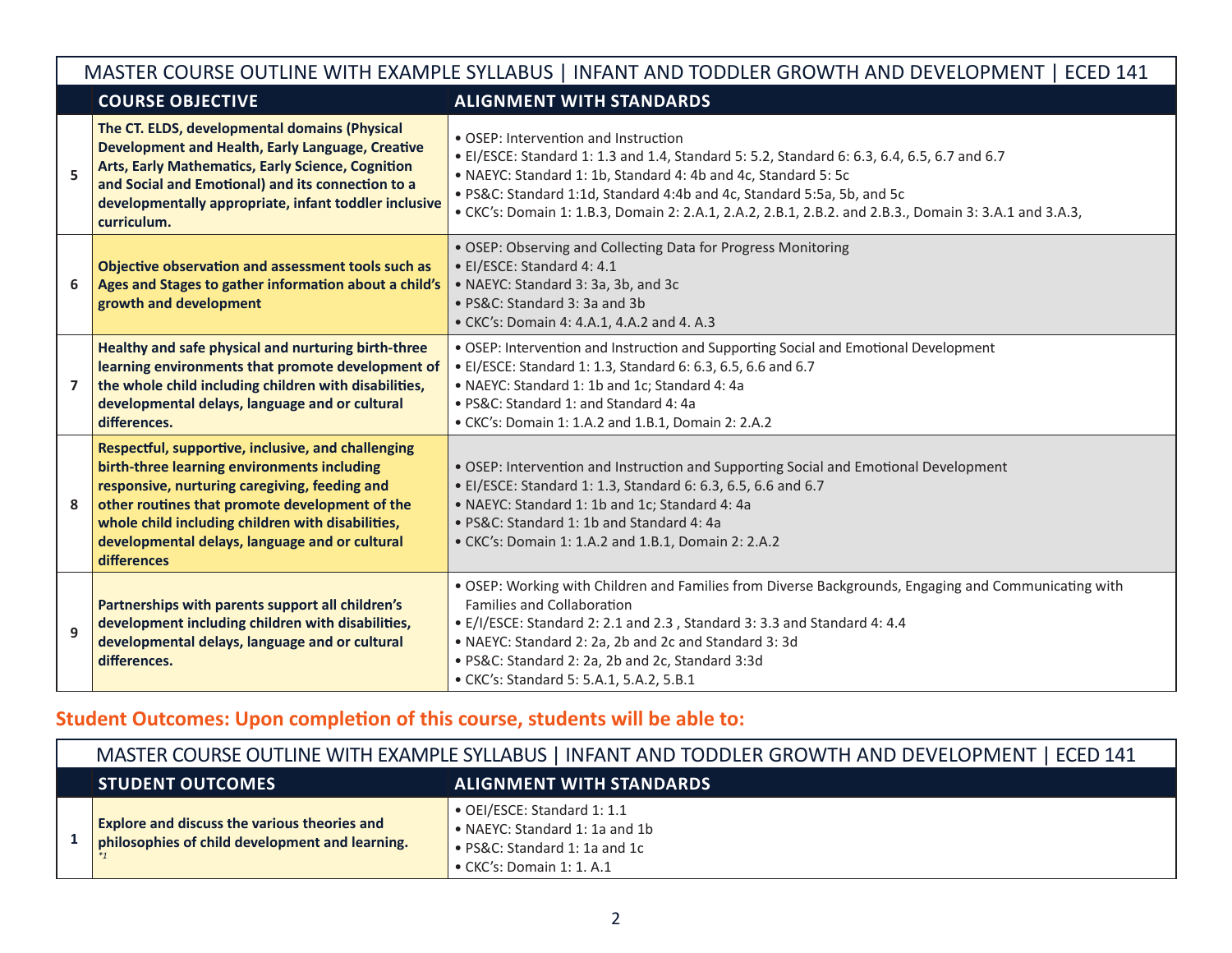|                | MASTER COURSE OUTLINE WITH EXAMPLE SYLLABUS   INFANT AND TODDLER GROWTH AND DEVELOPMENT   ECED 141                                                                                                                                                                                                                                                            |                                                                                                                                                                                                                                                                                                                                                                                          |  |  |  |
|----------------|---------------------------------------------------------------------------------------------------------------------------------------------------------------------------------------------------------------------------------------------------------------------------------------------------------------------------------------------------------------|------------------------------------------------------------------------------------------------------------------------------------------------------------------------------------------------------------------------------------------------------------------------------------------------------------------------------------------------------------------------------------------|--|--|--|
|                | <b>STUDENT OUTCOMES</b>                                                                                                                                                                                                                                                                                                                                       | <b>ALIGNMENT WITH STANDARDS</b>                                                                                                                                                                                                                                                                                                                                                          |  |  |  |
| $\overline{2}$ | Recognize how all children differ in their behaviors,<br>development and approaches to learning including<br>children with disabilities, developmental delays,<br>language and or cultural differences.<br>$*2.6$ and 7                                                                                                                                       | • EI/ESCE: Standard 1: 1.2 and 1.4<br>• NAEYC: Standard 1:1a<br>· PS&C: Standard 1: 1a<br>• CKC's: Domain 1: 1. A.1                                                                                                                                                                                                                                                                      |  |  |  |
| 3              | Discuss the current research on brain development<br>$*1$ and 6                                                                                                                                                                                                                                                                                               | • EI/ESCE: Standard 1: 1.3<br>• NAEYC: Standard 1: 1b<br>• PS&C: Standard 1: 1a and 1c<br>$\bullet$ CKC's: Domain 1: 1. A.1                                                                                                                                                                                                                                                              |  |  |  |
| 4              | Identify the influences of heredity and environment<br>and how they impact typical and atypical behavior<br>and development of the infant and toddler.<br>*3 and 5 (minus curriculum)                                                                                                                                                                         | • El/ESCE: Standard 1: 1.3<br>• NAEYC: Standard 1: 1b<br>• PS&C: Standard 1: 1b and 1c<br>$\bullet$ CKC's: Domain 1: 1. A.1                                                                                                                                                                                                                                                              |  |  |  |
| 5              | Identify and discuss the CT. ELDS, developmental<br>domains (Physical Development and Health, Early<br>Language, Creative Arts, Early Mathematics, Early<br><b>Science, Cognition and Social and Emotional) and its</b><br>connection to a developmentally appropriate, infant<br>toddler inclusive curriculum<br>$*2,5,8, and9$                              | • OSEP: Intervention and Instruction<br>• El/ESCE: Standard 1: 1.3 and 1.4, Standard 5: 5.2, Standard 6: 6.3, 6.4, 6.5, 6.7 and 6.7<br>• NAEYC: Standard 1: 1b, Standard 4: 4b and 4c, Standard 5: 5c<br>. PS&C: Standard 1:1d, Standard 4:4b and 4c, Standard 5:5a, 5b, and 5c<br>• CKC's: Domain 1: 1.B.3, Domain 2: 2.A.1, 2.A.2, 2.B.1, 2.B.2 and 2.B.3., Domain 3: 3.A.1 and 3.A.3, |  |  |  |
| 6              | Demonstrate an understanding of objective<br>observation and assessment tools such as Ages and<br>Stages to gather information about a child's behavior,<br>growth, and development                                                                                                                                                                           | • OSEP: Observing and Collecting Data for Progress Monitoring<br>· EI/ESCE: Standard 4: 4.1<br>• NAEYC: Standard 3: 3a, 3b, and 3c<br>• PS&C: Standard 3: 3a and 3b<br>• CKC's: Domain 4: 4.A.1, 4.A.2 and 4. A.3                                                                                                                                                                        |  |  |  |
| $\overline{7}$ | Analyze and evaluate healthy and safe physical and<br>nurturing birth-three learning environments that<br>promote development of the whole child including<br>children with disabilities, developmental delays,<br>language and or cultural differences.<br>$*3$ and 5                                                                                        | . OSEP: Intervention and Instruction and Supporting Social and Emotional Development<br>• El/ESCE: Standard 1: 1.3, Standard 6: 6.3, 6.5, 6.6 and 6.7<br>• NAEYC: Standard 1: 1b and 1c; Standard 4: 4a<br>• PS&C: Standard 1: and Standard 4: 4a<br>• CKC's: Domain 1: 1.A.2 and 1.B.1, Domain 2: 2.A.2                                                                                 |  |  |  |
| 8              | Analyze and evaluate respectful, supportive,<br>inclusive, and challenging birth-three learning<br>environments including responsive, nurturing<br>caregiving, feeding and other routines that promote<br>development of the whole child including children<br>with disabilities, developmental delays, language<br>and or cultural differences<br>$*3$ and 5 | . OSEP: Intervention and Instruction and Supporting Social and Emotional Development<br>• EI/ESCE: Standard 1: 1.3, Standard 6: 6.3, 6.5, 6.6 and 6.7<br>• NAEYC: Standard 1: 1b and 1c; Standard 4: 4a<br>• PS&C: Standard 1: and Standard 4: 4a<br>• CKC's: Domain 1: 1.A.2 and 1.B.1, Domain 2: 2.A.2                                                                                 |  |  |  |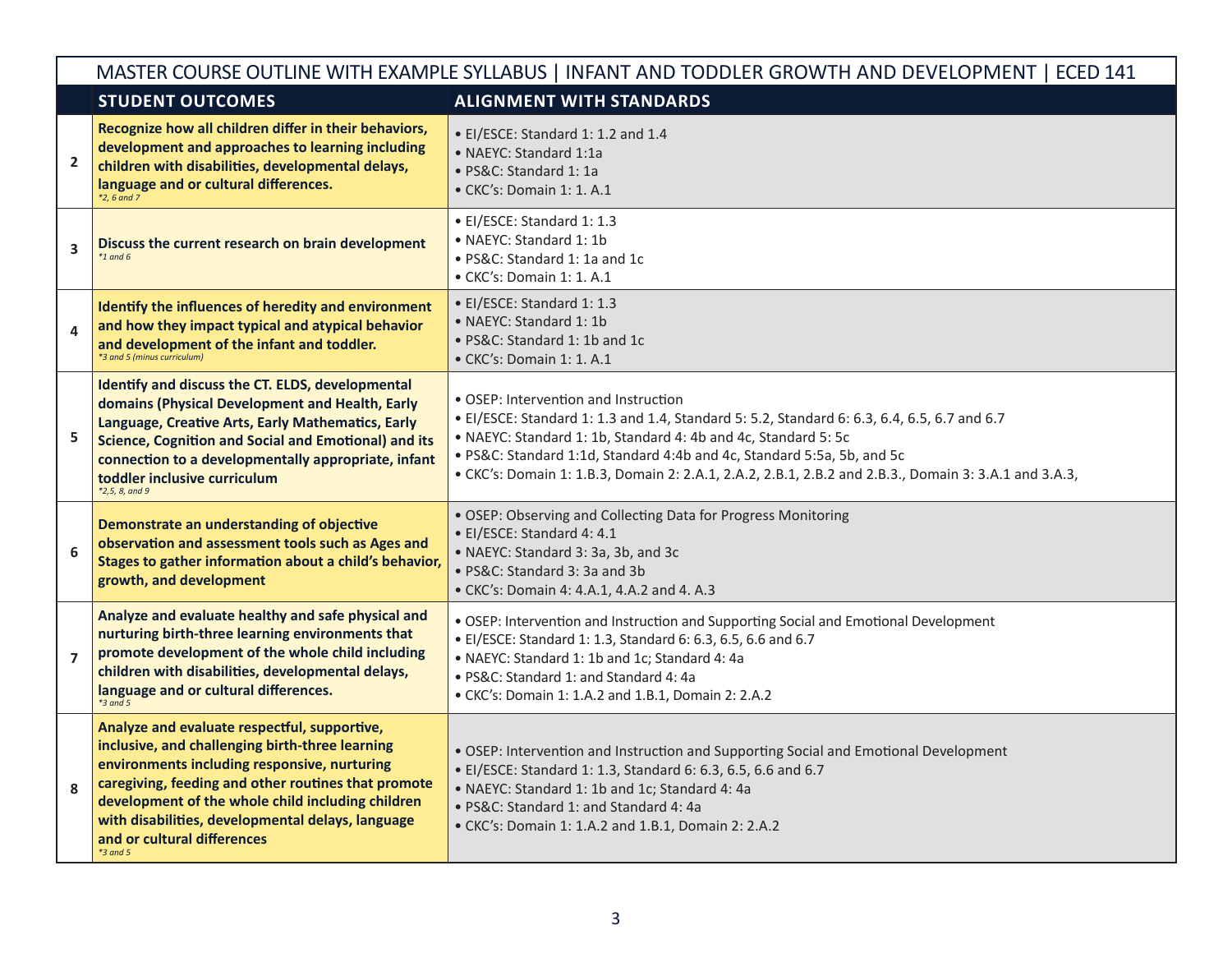# MASTER COURSE OUTLINE WITH EXAMPLE SYLLABUS | INFANT AND TODDLER GROWTH AND DEVELOPMENT | ECED 141

• E/I/ESCE: Standard 2: 2.1 and 2.3, Standard 3: 3.3 and Standard 4: 4.4

• OSEP: Working with Children and Families from Diverse Backgrounds, Engaging and Communicating with

#### **STUDENT OUTCOMES ALIGNMENT WITH STANDARDS**

Families and Collaboration

- **Discuss how partnerships with parents support all children's development including children with**
- **9 disabilities, developmental delays, language and or cultural differences.**
- NAEYC: Standard 2: 2a, 2b and 2c and Standard 3: 3d • PS&C: Standard 2: 2a, 2b and 2c; Standard 3:3d
- CKC's: Standard 5: 5.A.1, 5.A.2 and 5.B.1

*\*Alignment with course template.*

# **Course Content: The following topics will be covered:**

|                | MASTER COURSE OUTLINE WITH EXAMPLE SYLLABUS   INFANT AND TODDLER GROWTH AND DEVELOPMENT   ECED 141                                                                                                                                                                                            |                                                                                                                                                                                                                                                                                                                                                                                          |  |  |  |
|----------------|-----------------------------------------------------------------------------------------------------------------------------------------------------------------------------------------------------------------------------------------------------------------------------------------------|------------------------------------------------------------------------------------------------------------------------------------------------------------------------------------------------------------------------------------------------------------------------------------------------------------------------------------------------------------------------------------------|--|--|--|
|                | <b>COURSE CONTENT</b>                                                                                                                                                                                                                                                                         | <b>ALIGNMENT WITH STANDARDS</b>                                                                                                                                                                                                                                                                                                                                                          |  |  |  |
| $\mathbf{1}$   | Various theories and philosophies of child<br>development and learning                                                                                                                                                                                                                        | • EI/ESCE: Standard 1: 1.1<br>• NAEYC: Standard 1: 1a and 1b<br>• PS&C: Standard 1: 1a and 1c<br>$\bullet$ CKC's: Domain 1: 1. A.1                                                                                                                                                                                                                                                       |  |  |  |
| $\overline{2}$ | Infant Toddler behavior, development and<br>approaches to learning including children with<br>disabilities, developmental delays, language and or<br>cultural differences.                                                                                                                    | • EI/ESCE: Standard 1: 1.2 and 1.4<br>• NAEYC: Standard 1:1a<br>· PS&C: Standard 1: 1a<br>• CKC's: Domain 1: 1. A.1                                                                                                                                                                                                                                                                      |  |  |  |
| 3              | Current research on brain development.                                                                                                                                                                                                                                                        | • EI/ESCE: Standard 1: 1.3<br>• NAEYC: Standard 1: 1b<br>• PS&C: Standard 1: 1a and 1c<br>$\bullet$ CKC's: Domain 1: 1. A.1                                                                                                                                                                                                                                                              |  |  |  |
| 4              | Influences of heredity and environment and how<br>they impact typical and atypical development of the<br>infant and toddler.                                                                                                                                                                  | • El/ESCE: Standard 1: 1.3<br>• NAEYC: Standard 1: 1b<br>• PS&C: Standard 1: 1b and 1c<br>· CKC's: Domain 1: 1. A.1                                                                                                                                                                                                                                                                      |  |  |  |
| 5              | <b>CT. ELDS, developmental domains (Physical</b><br><b>Development and Health, Early Language, Creative</b><br>Arts, Early Mathematics, Early Science, Cognition<br>and Social and Emotional) and its connection to a<br>developmentally appropriate, infant toddler inclusive<br>curriculum. | • OSEP: Intervention and Instruction<br>• EI/ESCE: Standard 1: 1.3 and 1.4, Standard 5: 5.2, Standard 6: 6.3, 6.4, 6.5, 6.7 and 6.7<br>• NAEYC: Standard 1: 1b, Standard 4: 4b and 4c, Standard 5: 5c<br>. PS&C: Standard 1:1d, Standard 4:4b and 4c, Standard 5:5a, 5b, and 5c<br>• CKC's: Domain 1: 1.B.3, Domain 2: 2.A.1, 2.A.2, 2.B.1, 2.B.2 and 2.B.3., Domain 3: 3.A.1 and 3.A.3, |  |  |  |
| 6              | Understanding of objective observation and<br>assessment tools such as Ages and Stages to gather<br>information about a child's behavior, growth and<br>development                                                                                                                           | • OSEP: Observing and Collecting Data for Progress Monitoring<br>• EI/ESCE: Standard 4: 4.1<br>• NAEYC: Standard 3: 3a, 3b, and 3c<br>• PS&C: Standard 3: 3a and 3b<br>• CKC's: Domain 4: 4.A.1, 4.A.2 and 4. A.3                                                                                                                                                                        |  |  |  |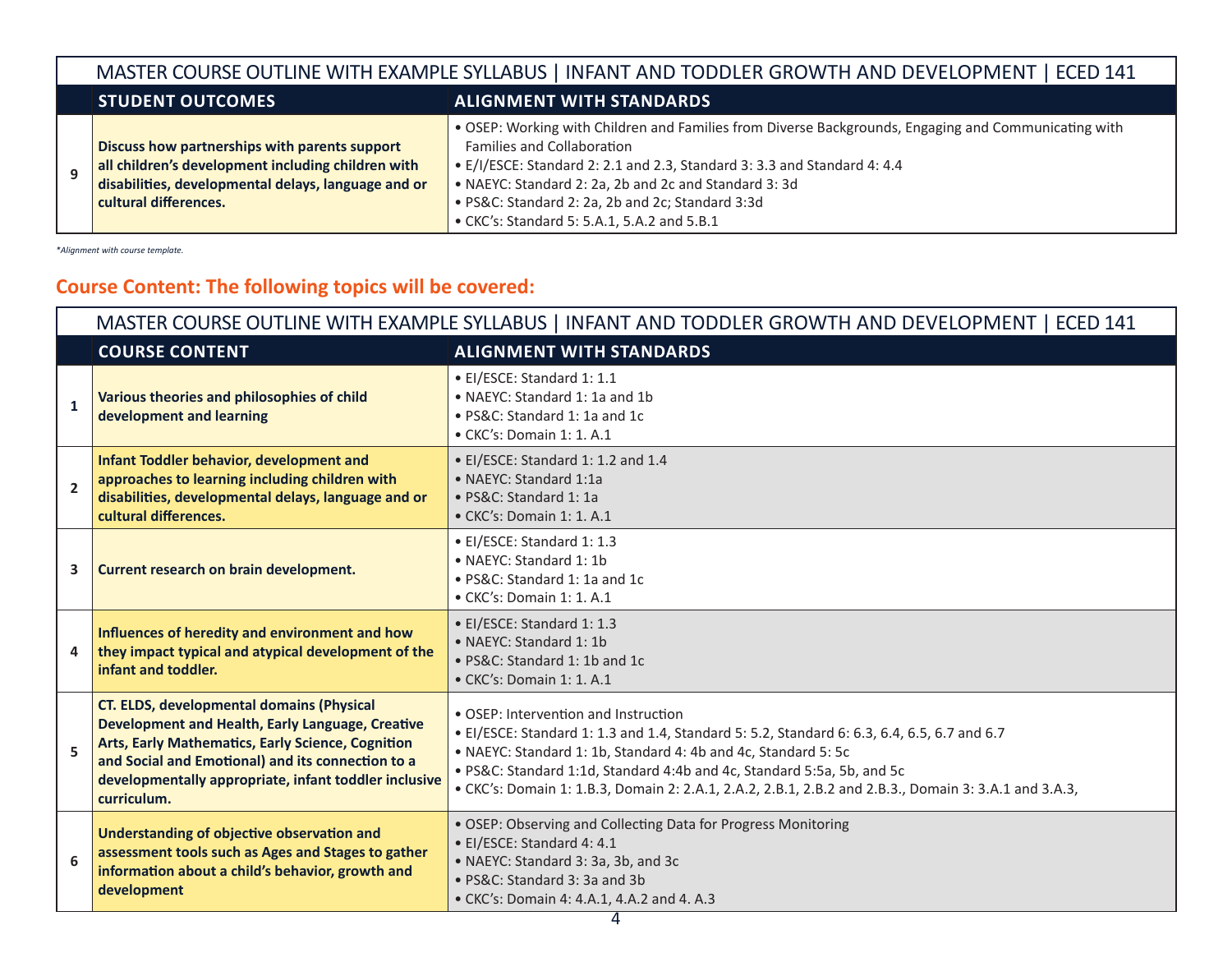|   | MASTER COURSE OUTLINE WITH EXAMPLE SYLLABUS   INFANT AND TODDLER GROWTH AND DEVELOPMENT   ECED 141                                                                                                                                                                                                                                 |                                                                                                                                                                                                                                                                                                                                                                                    |  |  |  |
|---|------------------------------------------------------------------------------------------------------------------------------------------------------------------------------------------------------------------------------------------------------------------------------------------------------------------------------------|------------------------------------------------------------------------------------------------------------------------------------------------------------------------------------------------------------------------------------------------------------------------------------------------------------------------------------------------------------------------------------|--|--|--|
|   | <b>COURSE CONTENT</b>                                                                                                                                                                                                                                                                                                              | <b>ALIGNMENT WITH STANDARDS</b>                                                                                                                                                                                                                                                                                                                                                    |  |  |  |
|   | Healthy and safe physical and nurturing birth-three<br>learning environments that promote development of<br>the whole child including children with disabilities,<br>developmental delays, language and or cultural<br>differences.                                                                                                | • OSEP: Intervention and Instruction and Supporting Social and Emotional Development<br>• EI/ESCE: Standard 1: 1.3, Standard 6: 6.3, 6.5, 6.6 and 6.7<br>• NAEYC: Standard 1: 1b and 1c; Standard 4: 4a<br>• PS&C: Standard 1: and Standard 4: 4a<br>• CKC's: Domain 1: 1.A.2 and 1.B.1, Domain 2: 2.A.2                                                                           |  |  |  |
| 8 | Respectful, supportive, inclusive, and challenging<br>birth-three learning environments including<br>responsive, nurturing caregiving, feeding and<br>other routines, that promote development of the<br>whole child including children with disabilities,<br>developmental delays, language and or cultural<br><b>differences</b> | • OSEP: Intervention and Instruction and Supporting Social and Emotional Development<br>• EI/ESCE: Standard 1: 1.3, Standard 6: 6.3, 6.5, 6.6 and 6.7<br>• NAEYC: Standard 1: 1b and 1c; Standard 4: 4a<br>• PS&C: Standard 1: and Standard 4: 4a<br>• CKC's: Domain 1: 1.A.2 and 1.B.1, Domain 2: 2.A.2                                                                           |  |  |  |
| q | Partnerships with parents that support all children's<br>development including children with disabilities,<br>developmental delays, language and or cultural<br>differences.                                                                                                                                                       | . OSEP: Working with Children and Families from Diverse Backgrounds, Engaging and Communicating with<br><b>Families and Collaboration</b><br>• E/I/ESCE: Standard 2: 2.1 and 2.3 and Standard 3: 3.3 and Standard 4: 4.4<br>• NAEYC: Standard 2: 2a, 2b and 2c and Standard 3: 3d<br>· PS&C: Standard 2: 2a, 2b and 2c; Standard 3: 3d<br>• CKC's: Standard 5: 5.A.1, 5.A.2, 5.B.1 |  |  |  |

# **STANDARDS**

CT State Core Knowledge and Competencies (CKC) *<https://www.ctoec.org/wp-content/uploads/2019/12/CKC-Professionals-Framework-2016.pdf>*

Early Intervention/Early Childhood Special Education (EI/ECSE) *[https://exceptionalchildren.org/standards/initial-practice-based-standards-early](https://exceptionalchildren.org/standards/initial-practice-based-standards-early-interventionists-early-childhood-special-educators)[interventionists-early-childhood-special-educators](https://exceptionalchildren.org/standards/initial-practice-based-standards-early-interventionists-early-childhood-special-educators)* 

National Association for the Education of Young Children (NAEYC) *[https://www.naeyc.org/sites/default/files/globally-shared/downloads/PDFs/](https://www.naeyc.org/sites/default/files/globally-shared/downloads/PDFs/accreditation/higher-ed/2021_naeyc_higher_education_accreditation_standards.pdf) [accreditation/higher-ed/2021\\_naeyc\\_higher\\_education\\_accreditation\\_standards.pdf](https://www.naeyc.org/sites/default/files/globally-shared/downloads/PDFs/accreditation/higher-ed/2021_naeyc_higher_education_accreditation_standards.pdf)* 

Office of Special Education Programs (OSEP)

Professional Standards and Competencies for Early Childhood Educators (PS&C ECE) *[https://www.naeyc.org/sites/default/files/globally-shared/](https://www.naeyc.org/sites/default/files/globally-shared/downloads/PDFs/resources/position-statements/standards_and_competencies_ps.pdf) [downloads/PDFs/resources/position-statements/standards\\_and\\_competencies\\_ps.pdf](https://www.naeyc.org/sites/default/files/globally-shared/downloads/PDFs/resources/position-statements/standards_and_competencies_ps.pdf)*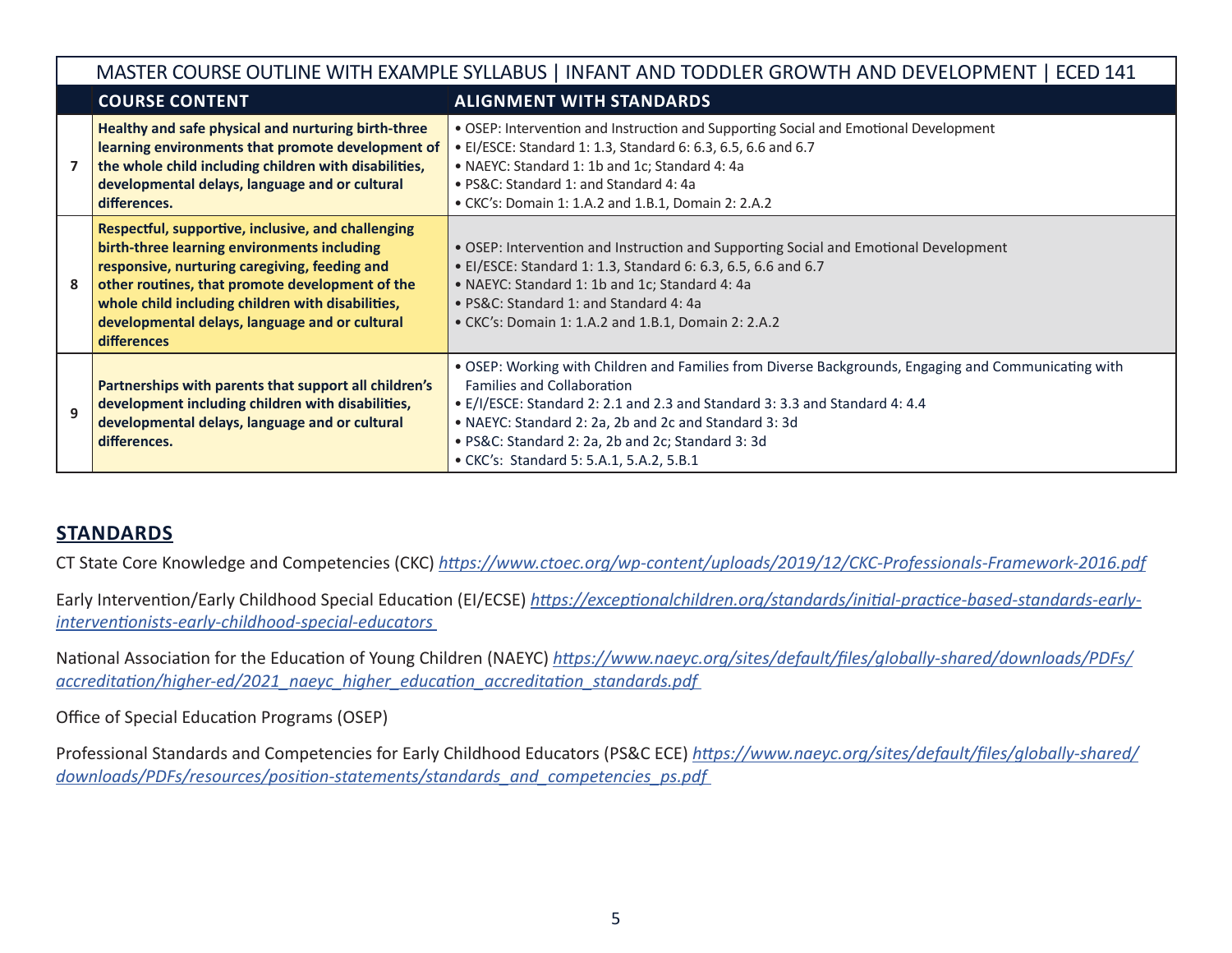# **KEY EXPERIENCES**

- 1. Analyze images of infant toddler environments and design a healthy, respectful, supportive, and challenging learning environment.
- 2. Watch live or virtual feeding, diapering, dressing and transitions and identify the strategies used during these routines. Discuss the importance of responsive, reciprocal, nurturing, relationships in an infant toddler learning environment.
- 3. Watch and reflect on a video about cultural sensitivity and inclusion for all infants and toddlers and their families. *[https://eclkc.ohs.acf.hhs.gov/](https://eclkc.ohs.acf.hhs.gov/curriculum/teacher-time-series/infanttoddler-curriculum-series) [curriculum/teacher-time-series/infanttoddler-curriculum-series](https://eclkc.ohs.acf.hhs.gov/curriculum/teacher-time-series/infanttoddler-curriculum-series)*
- 4. Describe the components of a Developmentally Appropriate Curriculum and match Infant and toddler curriculum models to their key components. *<https://www.ctoec.org/storage/2020/01/CT-ELDS-Supplement-Meaningful-Curriculum.pdf>*
- 5. Introduce and examine the components of the CT O.E.C., Cycle of Intentional Teaching.
- 6. Examine individualized developmentally appropriate experiences for specific children birth to three including children with developmental delays, disabilities, language and/or cultural differences.
- 7. Evaluate methods and techniques for working with infants and toddlers.
- 8. Plan individualized, developmentally appropriate experiences for a specific group of children birth to three including children with developmental delays, disabilities, language and/or cultural differences using standards such as the Ct. Early Learning and Development Standards (E.L.D.S.).
- 9. Implement individualized developmentally appropriate experiences for specific children birth to three including children with developmental delays, disabilities, language and/or cultural differences.

# **RESOURCES**

#### **Books:**

- Day to Day the Relationship Way: Creating Responsive Programs for Infants and Toddlers, *<https://www.naeyc.org/resources/pubs/books/day-to-day>*
- Infants and Toddlers at Play, *<https://www.naeyc.org/resources/pubs/books/infants-and-toddlers-at-play>*

## **Websites:**

- Zero to Three, *<https://www.zerotothree.org>*
- *<https://www.dhs.wisconsin.gov/clts/waiver/county/mod1-matrices.pdf>*
- *<https://developingchild.harvard.edu/science/key-concepts/toxic-stress/>*
- *[https://courses.lumenlearning.com/boundless-psychology/chapter/prenatal-development/](https://developingchild.harvard.edu/science/key-concepts/toxic-stress/)*
- Relationship Based Practices for Family Engagement, *[https://eclkc.ohs.acf.hhs.gov/family-engagement/article/relationship-based-competencies-support-family-engagement](https://eclkc.ohs.acf.hhs.gov/family-engagement/relationship-based-competencies-support-family-engagement/relationship-based-competencies-support-family-engagement)*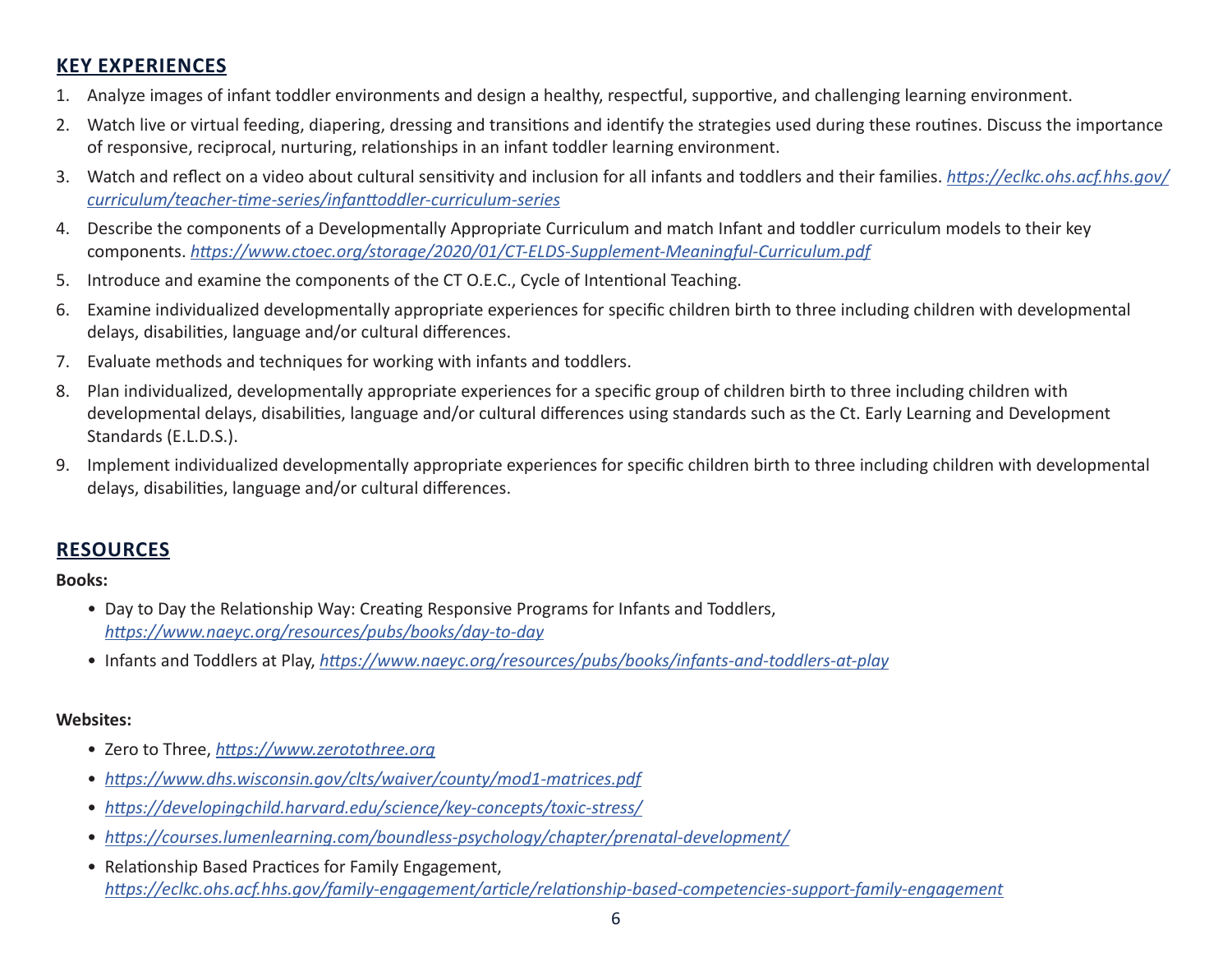#### **Videos:**

- Finley's Parent Teacher conference,*<https://www.youtube.com/watch?v=L7Qe-t3WbSM>*
- Netflix Video Series Babies, *<https://www.netflix.com/title/80117833>*
- Objective Observation, *<https://eclkc.ohs.acf.hhs.gov/video/clearing-your-view-staying-objective-observation>*
- Focused Observation for Infants and Toddlers, *<https://eclkc.ohs.acf.hhs.gov/video/look-me-using-focused-child-observation-infants-toddlers>*
- Early Essentials Webisodes: 8 webisodes covering, quality, relationships, expectant families, development, environments, professionalism and self-care and language development. *<https://eclkc.ohs.acf.hhs.gov/school-readiness/article/early-essentials>*
- Babies (Focus Films)
	- Life Before Birth In the Womb *<https://www.youtube.com/watch?v=0gAsdEUNUJY>*
	- 10 Keys to Culturally Sensitive Childcare: A discussion on cultural differences in child rearing practice, and understanding the importance of establishing respectful trusting relationships with all parents. *<https://www.cdevideos.org/home.aspx?len=en>* (Free but requires you to register)
	- California Department of Education Free Video Streaming Service, *<https://www.cdevideos.org/DrdpVideo.aspx?len=en>* (Requires you to sign up but videos are free)

### **Articles:**

• The Importance of Home Language, *<https://eclkc.ohs.acf.hhs.gov/culture-language/article/importance-home-language-series>*

#### **Audio Podcast:**

• Dr. Kristie Pretti-Frontczak, *<https://prekteachandplay.com/podcast30/>* "Episode 30: How to Select And Implement The "Best" Curriculum For Inclusive Pre-K Classrooms."

## **Children's books:**

- Harold and the Purple Crayon, Crockett Johnson (Cognition)
- Brown Bear, Brown Bear What Do You See? Bill Martin/Eric Carle (Cognition and language)
- Elephant and Piggie Books by Mo Willems (Social/Emotional)
- Leo the Late Bloomer, Robert Kraus (General Development)
- Press Here, Herve Tullet (Science cause and effect)
- Susan Laughs, Jeanne Willis (ability)
- Read to Your Bunny, Rosemary Wells (language)
- Shapes, Shapes, Shapes, and Let's Count, Tana Hoban (math)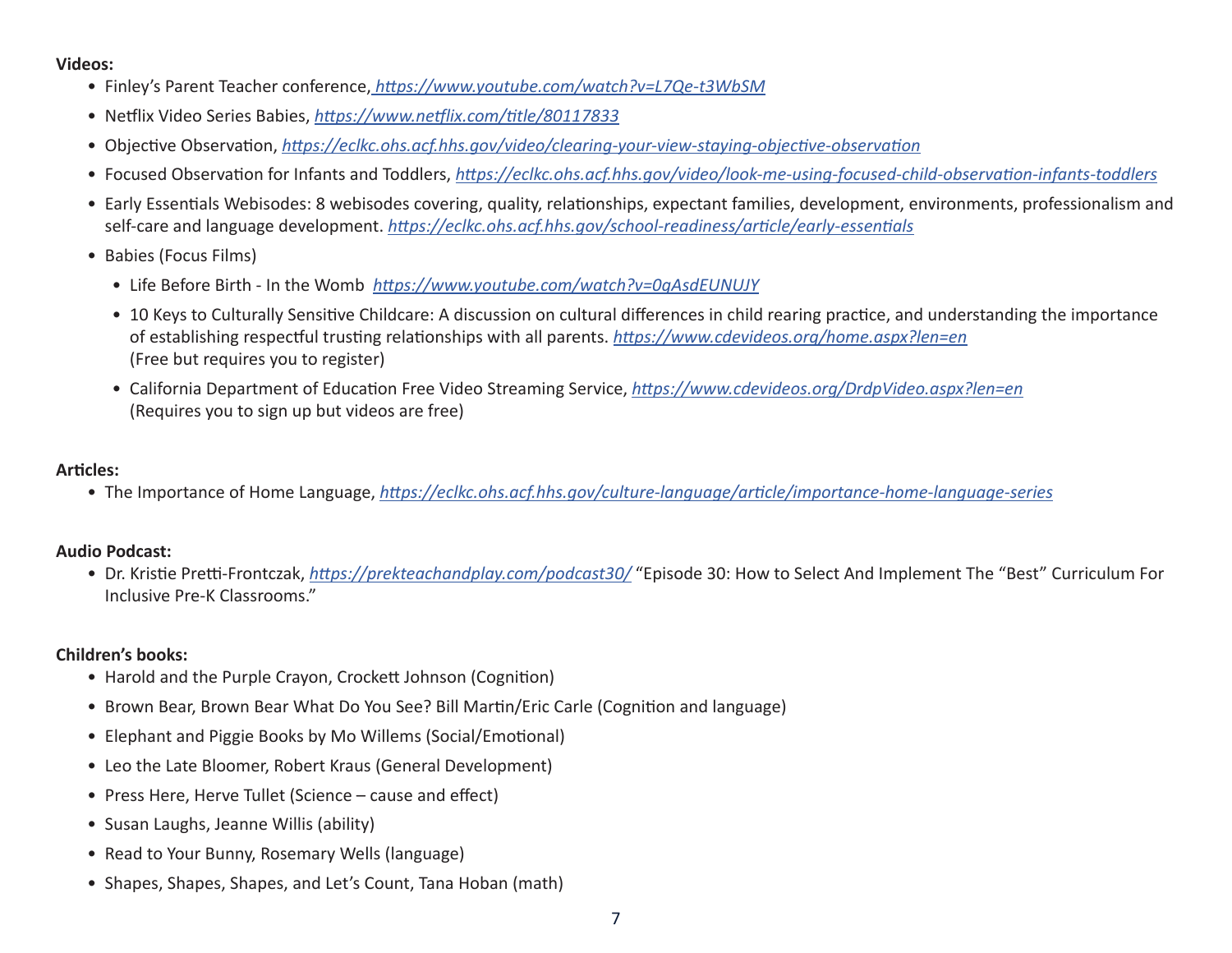## **Additional Resource:**

• Infant Toddler Responsive Caregiver List, *[https://elcduval.org/wp-content/uploads/gsod/091613%20ITRCC%20-%20Resource%20Guide%20](https://elcduval.org/wp-content/uploads/gsod/091613%20ITRCC%20-%20Resource%20Guide%20-%20GSOD%202.0%20-%20FINAL%202013.pdf) [-%20GSOD%202.0%20-%2 0FINAL%202013.pdf](https://elcduval.org/wp-content/uploads/gsod/091613%20ITRCC%20-%20Resource%20Guide%20-%20GSOD%202.0%20-%20FINAL%202013.pdf)*

| MASTER COURSE OUTLINE WITH EXAMPLE SYLLABUS   INFANT AND TODDLER GROWTH AND DEVELOPMENT   ECED 141 |                                                                                                                                                                                                                                                                                                                              |                                                   |                                                                                                                                                                                                                                                                               |                                                            |  |
|----------------------------------------------------------------------------------------------------|------------------------------------------------------------------------------------------------------------------------------------------------------------------------------------------------------------------------------------------------------------------------------------------------------------------------------|---------------------------------------------------|-------------------------------------------------------------------------------------------------------------------------------------------------------------------------------------------------------------------------------------------------------------------------------|------------------------------------------------------------|--|
| <b>DATE</b>                                                                                        | <b>TOPIC AND LEARNING ACTIVITY</b>                                                                                                                                                                                                                                                                                           | <b>ALIGNMENT WITH</b><br><b>COURSE OBJECTIVES</b> | <b>ASSIGNMENTS</b>                                                                                                                                                                                                                                                            | <b>ALIGNMENT</b><br><b>WITH STUDENT</b><br><b>OUTCOMES</b> |  |
| <b>Week</b><br>$\mathbf{1}$                                                                        | <b>Introductions and syllabus review</b>                                                                                                                                                                                                                                                                                     |                                                   |                                                                                                                                                                                                                                                                               |                                                            |  |
| $\overline{2}$                                                                                     | Various theories and philosophies of child development<br>and learning.                                                                                                                                                                                                                                                      | CO <sub>1</sub>                                   | In small groups, discuss the similarities and differences<br>between and among various theories and philosophies of<br>child development and learning.                                                                                                                        | SO <sub>1</sub>                                            |  |
| 3                                                                                                  | Infant/Toddler behavior, development and approaches<br>to learning including children with disabilities,<br>developmental delays, language and or cultural<br>differences.<br>*Watch and discuss comprehensive videos on Infant<br>development such as Babies (Focus Features), Babies<br><b>Netflix documentary series.</b> | CO <sub>2</sub>                                   | Write a reflection after viewing video recognizing how<br>all children differ in their behaviors, development<br>and approaches to learning including children with<br>disabilities, developmental delays, language and or<br>cultural differences.                           | SO 2                                                       |  |
| 4                                                                                                  | Continued: Infant/toddler growth and development -<br>milestones.<br>*Review website discussing typical and atypical infant/<br>toddler growth and development. https://www.dhs.<br>wisconsin.gov/clts/waiver/county/mod1-matrices.pdf<br>Other websites are listed in the resources.                                        | CO <sub>2</sub>                                   |                                                                                                                                                                                                                                                                               |                                                            |  |
| 5                                                                                                  | Current research on brain development.<br>*Present and discuss brain research including<br>attachment, toxic stress, resilience etc.                                                                                                                                                                                         | CO <sub>3</sub>                                   | Explore this website: https://developingchild.harvard.<br>edu/science/key-concepts/toxic-stress/<br>Make sure to explore the links on the side of the page to<br>bring you to important issues around stress such as the<br>ACES. Be prepared to discuss what you discovered. | SO <sub>3</sub>                                            |  |
| 6                                                                                                  |                                                                                                                                                                                                                                                                                                                              |                                                   |                                                                                                                                                                                                                                                                               |                                                            |  |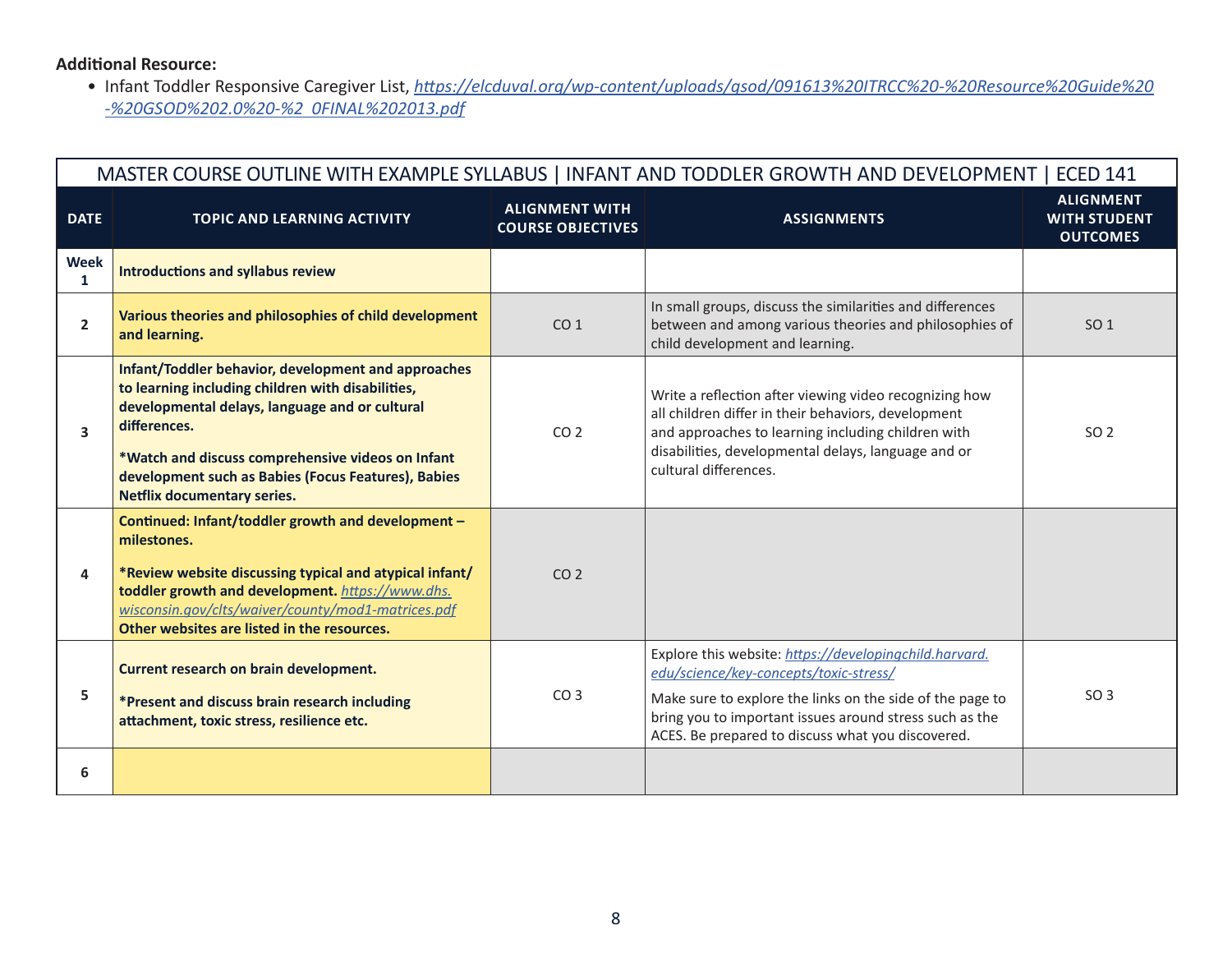|                | MASTER COURSE OUTLINE WITH EXAMPLE SYLLABUS   INFANT AND TODDLER GROWTH AND DEVELOPMENT   ECED 141                                                                                                                                                                                                                                            |                                                   |                                                                                                                                                                                        |                                                            |  |  |
|----------------|-----------------------------------------------------------------------------------------------------------------------------------------------------------------------------------------------------------------------------------------------------------------------------------------------------------------------------------------------|---------------------------------------------------|----------------------------------------------------------------------------------------------------------------------------------------------------------------------------------------|------------------------------------------------------------|--|--|
| <b>DATE</b>    | <b>TOPIC AND LEARNING ACTIVITY</b>                                                                                                                                                                                                                                                                                                            | <b>ALIGNMENT WITH</b><br><b>COURSE OBJECTIVES</b> | <b>ASSIGNMENTS</b>                                                                                                                                                                     | <b>ALIGNMENT</b><br><b>WITH STUDENT</b><br><b>OUTCOMES</b> |  |  |
| $\overline{7}$ | Influences of heredity and environment and how they<br>impact typical and atypical development of the infant<br>and toddler.<br>*Examine and discuss the positive and negative,<br>(teratogens) environmental influences on prenatal<br>development. https://courses.lumenlearning.com/<br>boundless-psychology/chapter/prenatal-development/ | CO <sub>4</sub>                                   | Reflect on the environmental influences from your own<br>earliest years.                                                                                                               | SO 4                                                       |  |  |
| 8              |                                                                                                                                                                                                                                                                                                                                               |                                                   |                                                                                                                                                                                        |                                                            |  |  |
| 9              | <b>CT. ELDS, developmental domains (Physical</b><br>Development and Health, Early Language, Creative Arts,<br><b>Early Mathematics, Early Science, Cognition and Social</b><br>and Emotional) and its connection to a developmentally<br>appropriate, infant toddler inclusive curriculum.                                                    | CO <sub>5</sub>                                   | *Using a sample list such as one provided in the resources<br>organize these behaviors according to the ELDS domains<br>and suggest a DAP experience that would enhance that<br>skill. | SO 5                                                       |  |  |
| 10             |                                                                                                                                                                                                                                                                                                                                               |                                                   |                                                                                                                                                                                        |                                                            |  |  |
| 11             | Understanding of objective observation and assessment<br>tools to gather information about a child's behavior,<br>growth and development.<br>*Review the Documentation and Observation for<br>Teaching System (D.O.T.S.) and other observation<br>assessment tools and methods such as anecdotal<br>records, running records, etc.            | CO <sub>6</sub>                                   | Using a video of an infant or toddler at play; use objective<br>observation the to describe the child's behavior.                                                                      | SO. 6                                                      |  |  |
| 12             | Healthy, safe, and nurturing learning environment<br>for infants and toddlers that promote development<br>of the whole child including children with disabilities,<br>developmental delays, language and or cultural<br>differences                                                                                                           |                                                   |                                                                                                                                                                                        |                                                            |  |  |